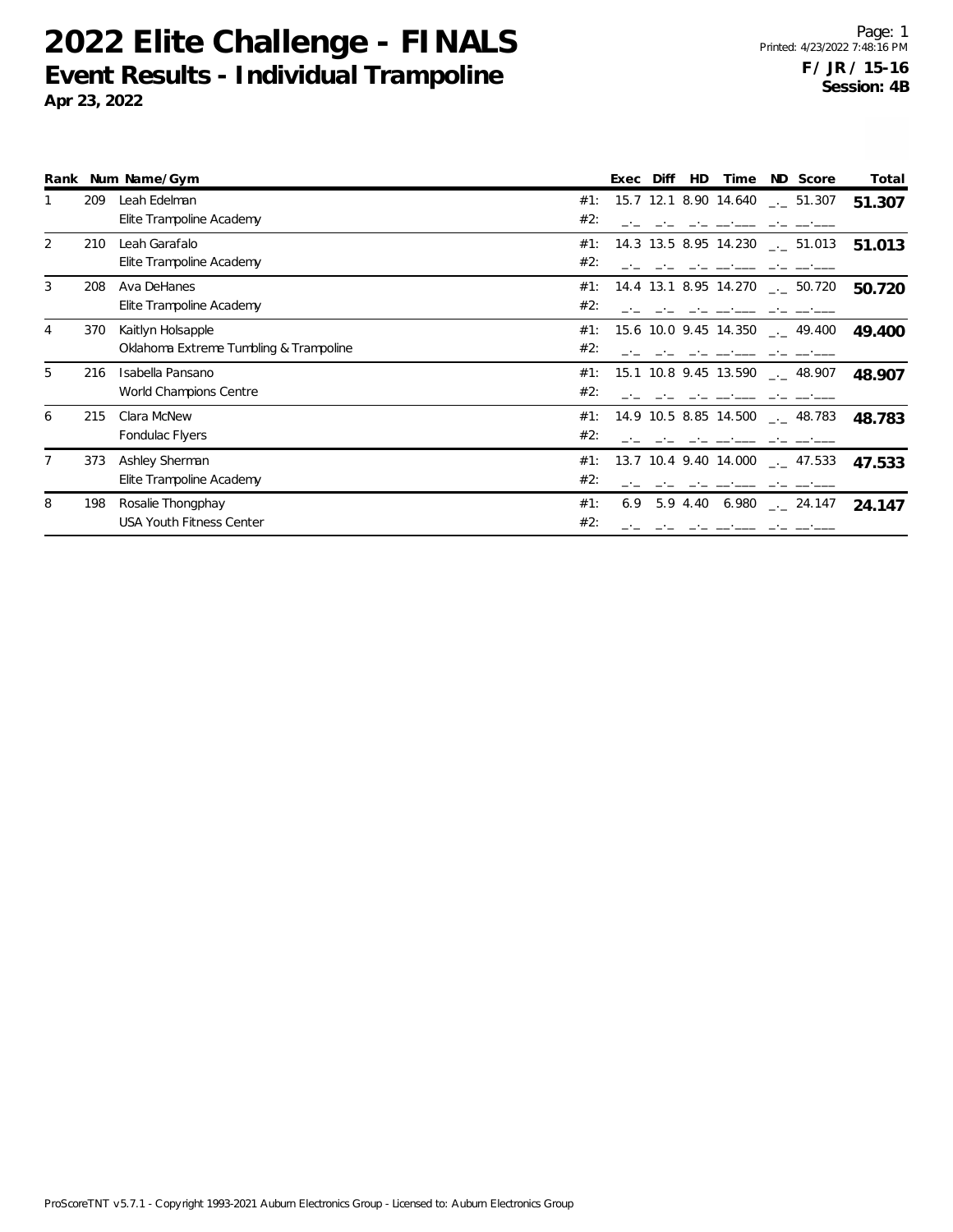|                |     | Rank Num Name/Gym                            | ND Score<br>Diff<br>HD<br>Exec<br>Time                      | Total  |
|----------------|-----|----------------------------------------------|-------------------------------------------------------------|--------|
| 1              | 310 | Xavier Harper<br>Premier Athletics Knoxville | 14.9 12.3 9.30 14.830<br>#1:<br>$\frac{1}{2}$ 51.297<br>#2: | 51.297 |
| $\overline{2}$ | 213 | Kai Lawson<br>Dynamite Gymnastics Center     | 13.1 13.5 9.55 13.970<br>#1:<br>$\sim$ 50.153<br>#2:        | 50.153 |
| 3              | 212 | Van Larson<br>Aspire Kids Sports Center      | 11.9 12.4 9.05 15.560<br>#1:<br>$_{-.}$ 48.877<br>#2:       | 48.877 |
| 4              | 156 | Hudson Huggins<br>World Elite                | #1:<br>12.6 11.8 9.30 13.800<br>$\sim$ 47.500<br>#2:        | 47.500 |
| 5              | 157 | Samuel Sheyman<br>Tornado Sport Club         | 9.5 9.35 14.030<br>#1:<br>14.5<br>$\sim$ 47.413<br>#2:      | 47.413 |
| 6              | 197 | Micah Miner<br>Kris Power Tumbling           | #1:<br>13.2 9.9 8.50 15.380<br>$-$ 46.980<br>#2:            | 46.980 |
| 7              | 194 | Max Poveda<br>World Elite                    | 4.6 2.55 5.120 $\frac{1}{2}$ 15.937<br>#1:<br>3.7<br>#2:    | 15.937 |
| 8              | 206 | Will Cockrill<br>Flip Factory                | 3.0 1.70 3.190 $\frac{1}{2}$ 10.823<br>#1:<br>2.9<br>#2:    | 10.823 |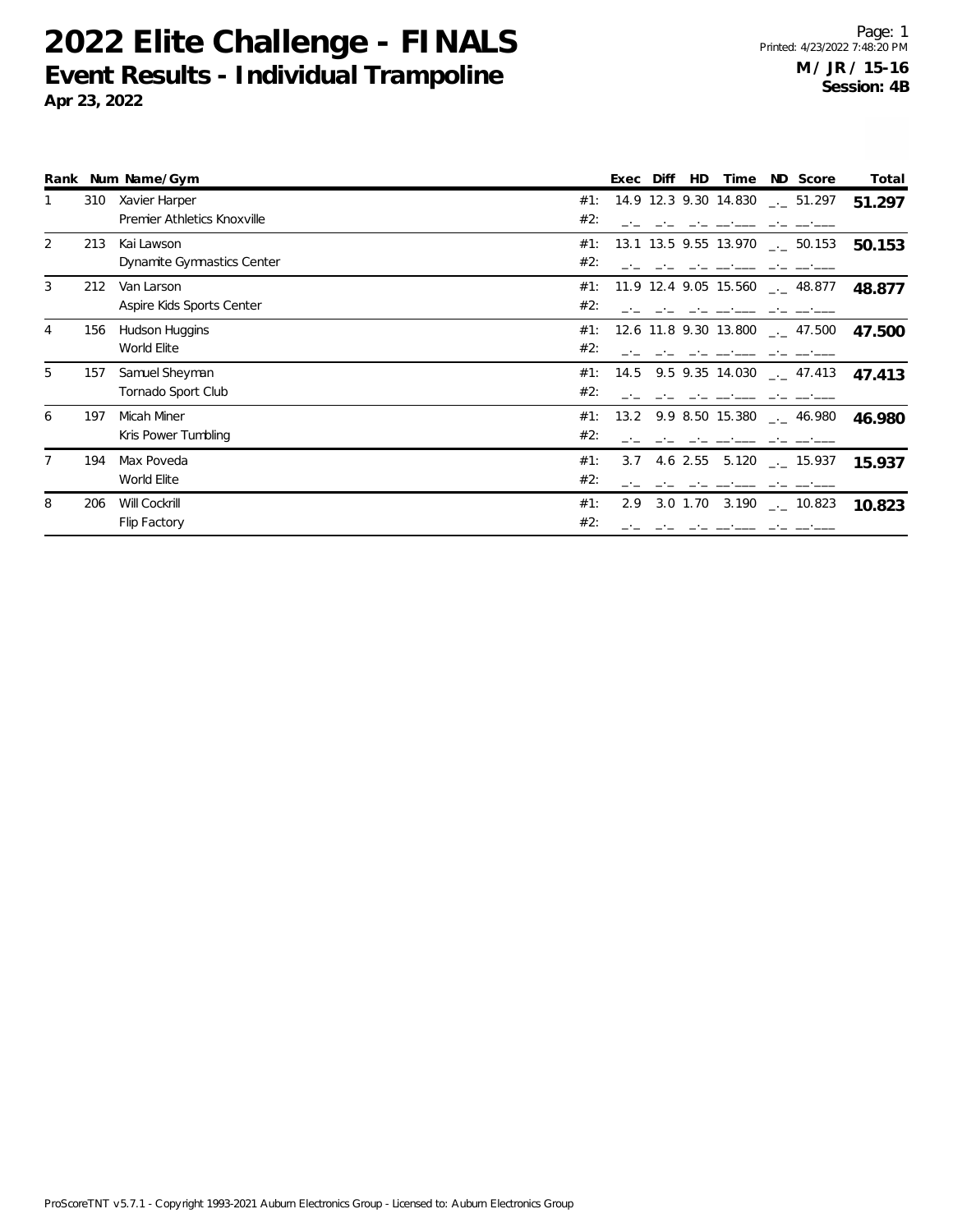|                |     | Rank Num Name/Gym          | ND Score<br>Diff<br>HD.<br>Time<br>Total<br>Exec                            |
|----------------|-----|----------------------------|-----------------------------------------------------------------------------|
|                | 184 | Avery Kroeker              | 16.1 9.0 9.80 14.450 $-$ 49.383<br>#1:<br>49.383                            |
|                |     | Let It Shine Gymnastics    | #2:                                                                         |
| 2              | 304 | Tanna Andersen             | 14.2 11.2 9.20 13.760<br>#1:<br>$-$ 48.360<br>48.360                        |
|                |     | Wasatch T&T                | #2:                                                                         |
| 3              | 179 | Kate-Emerson Loisel        | 13.9 10.9 9.00 14.460 $\text{---}$ 48.227<br>#1:<br>48.227                  |
|                |     | North Valley Gymnastics    | #2:                                                                         |
| $\overline{4}$ | 229 | McKenzie Petrich           | #1:<br>9.8 9.00 14.360 $\qquad$ 48.160<br>15.0<br>48.160                    |
|                |     | Ultimate Air               | #2:                                                                         |
| 5              | 362 | Paxton Henley              | 14.9 9.8 9.40 13.640<br>#1:<br>$-$ 47.707<br>47.707                         |
|                |     | Full Force                 | #2:                                                                         |
| 6              | 186 | Caroline Walker            | 13.5 11.2 9.10 13.290 $\frac{1}{2}$ 47.123<br>#1:<br>47.123                 |
|                |     | Eagle Gymnastics Academy   | #2:                                                                         |
| 7              | 367 | Mikaela Snider             | 9.0 8.90 13.380<br>#1:<br>13.5<br>$-$ 44.747<br>44.747                      |
|                |     | Air Extreme                | #2:                                                                         |
| 8              | 262 | Cammie Cooper              | 9.1 8.00 12.690 $\phantom{0}$ $\phantom{0}$ 41.857<br>#1:<br>12.1<br>41.857 |
|                |     | Tennessee Elite Gymnastics | #2:                                                                         |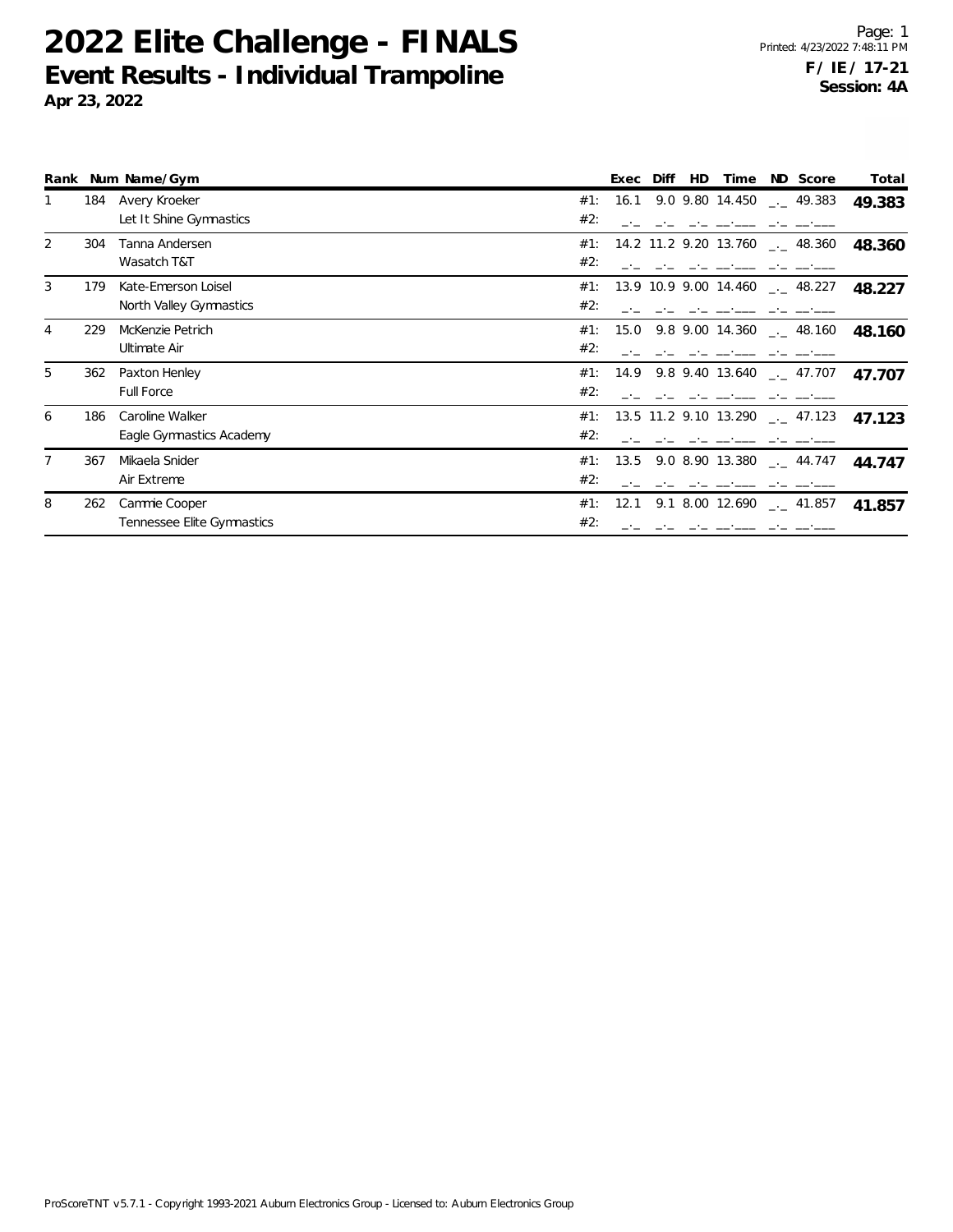|                |     | Rank Num Name/Gym                    | ND Score<br>Total<br>Diff<br><b>HD</b><br>Exec<br>Time         |
|----------------|-----|--------------------------------------|----------------------------------------------------------------|
|                | 264 | Dylan Kline                          | 13.2 13.9 9.20 14.530<br>#1:<br>$\sim$ 50.830<br>50.830        |
|                |     | Flipside Tumbling                    | #2:                                                            |
| $\overline{2}$ | 250 | Merrill Hunter                       | #1:<br>12.9 13.5 9.00 14.850<br>$\frac{1}{2}$ 50.217<br>50.217 |
|                |     | Team Legacy (Coach Patty Gymnastics) | #2:                                                            |
| 3              | 244 | Smith Light                          | 11.9 13.0 9.30 14.340<br>#1:<br>$\sim$ 48.507<br>48.507        |
|                |     | <b>Integrity Athletics</b>           | #2:                                                            |
| $\overline{4}$ | 366 | Kieran Roos                          | #1:<br>14.4 10.9 9.00 13.900<br>$-2$ 48.200<br>48.200          |
|                |     | <b>Premier Gymnastics</b>            | #2:                                                            |
| 5              | 185 | Nate Swanepoel                       | 8.8 8.70 13.800<br>#1:<br>10.0<br>$\sim$ 41.300<br>41.300      |
|                |     | Vargas Academy                       | #2:                                                            |
| 6              | 267 | Aaron Remole                         | #1:<br>5.5<br>$6.1 \, 3.80$<br>6.790<br>$-22.223$<br>22.223    |
|                |     | Carolina Elite Trampoline Academy    | #2:                                                            |
| 7              | 261 | Konrad Chelstowski                   | 3.4 4.4 2.60 4.480<br>#1:<br>$_{\rm --}$ 14.880<br>14.880      |
|                |     | The Palaestra                        | #2:                                                            |
| 8              | 266 | Jonathon Purdum                      | #1:<br>3.1 1.80<br>3.160 $\qquad$ - 10.927<br>2.9<br>10.927    |
|                |     | Airbenders                           | #2:                                                            |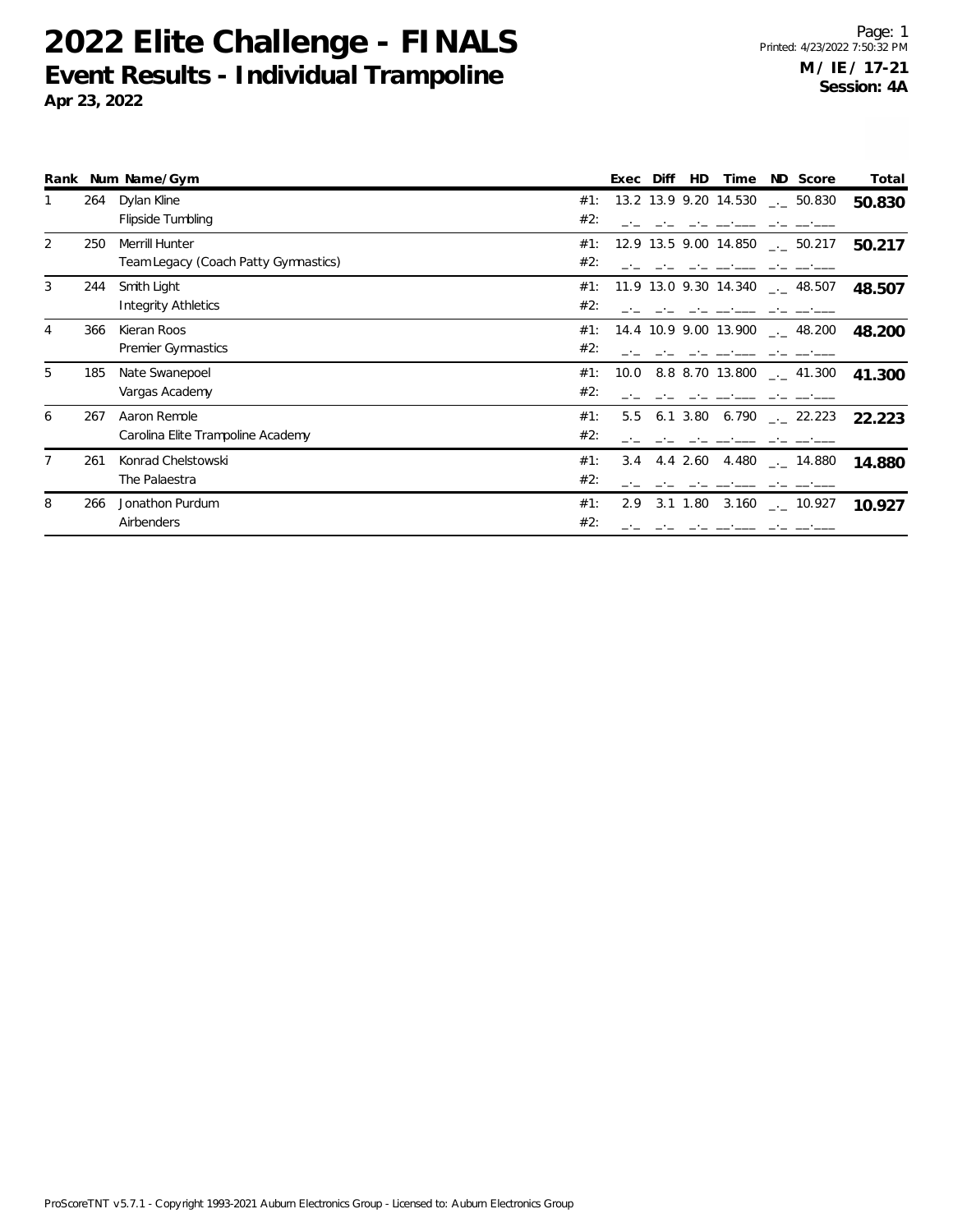|                |     | Rank Num Name/Gym                                         |            | Exec | Diff | HD       | Time                  | ND Score                                     | Total  |
|----------------|-----|-----------------------------------------------------------|------------|------|------|----------|-----------------------|----------------------------------------------|--------|
| 1F             | 386 | Camilla Lopes Gomes<br>Elite Trampoline Academy           | #1:<br>#2: |      |      |          |                       | 14.8 13.6 9.40 14.910 $\frac{1}{2}$ 52.710   | 52.710 |
| 1              | 396 | Sarah Webster<br><b>T&amp;T Express</b>                   | #1:<br>#2: |      |      |          | 13.7 14.0 9.30 14.840 | $\frac{1}{2}$ 51.873                         | 51.873 |
| 2              | 393 | Jessica Stevens<br><b>Fairland Gymnastics</b>             | #1:<br>#2: |      |      |          |                       | 13.5 14.4 9.20 14.730 __ 51.797              | 51.797 |
| 3              | 383 | Ava Hernando<br>Elite Trampoline Academy                  | #1:<br>#2: |      |      |          | 15.5 11.8 9.40 13.580 | $\sim$ 50.313                                | 50.313 |
| 4              | 280 | Trinity Van Natta<br>Merino Trampoline Gymnastics Academy | #1:<br>#2: |      |      |          |                       | 13.0 13.7 8.80 13.840 __ 49.340              | 49.340 |
| 5F             | 380 | Aylin Cobos<br>Elite Trampoline Academy                   | #1:<br>#2: |      |      |          |                       | 14.7 11.0 9.60 13.540 $_{\leftarrow}$ 48.873 | 48.873 |
| 5              | 391 | Michelle Sherman<br>Elite Trampoline Academy              | #1:<br>#2: |      |      |          | 12.3 11.0 8.80 13.490 | $\frac{1}{2}$ 45.623                         | 45.623 |
| 6              | 271 | Maia Amano<br>Merino Trampoline Gymnastics Academy        | #1:<br>#2: | 7.3  |      |          |                       | 7.6 4.90 7.320 $\_\_$ 27.087                 | 27.087 |
| $\overline{7}$ | 377 | Nicole Ahsinger<br>T&T Express                            | #1:<br>#2: | 4.5  |      | 4.4 2.70 |                       | 4.470 $-$ 16.103                             | 16.103 |
| 8              | 379 | Peyton Brown<br>Tumble Tech                               | #1:<br>#2: | 3.8  |      |          |                       | 4.2 2.60 4.610 $\frac{1}{2}$ 15.210          | 15.210 |